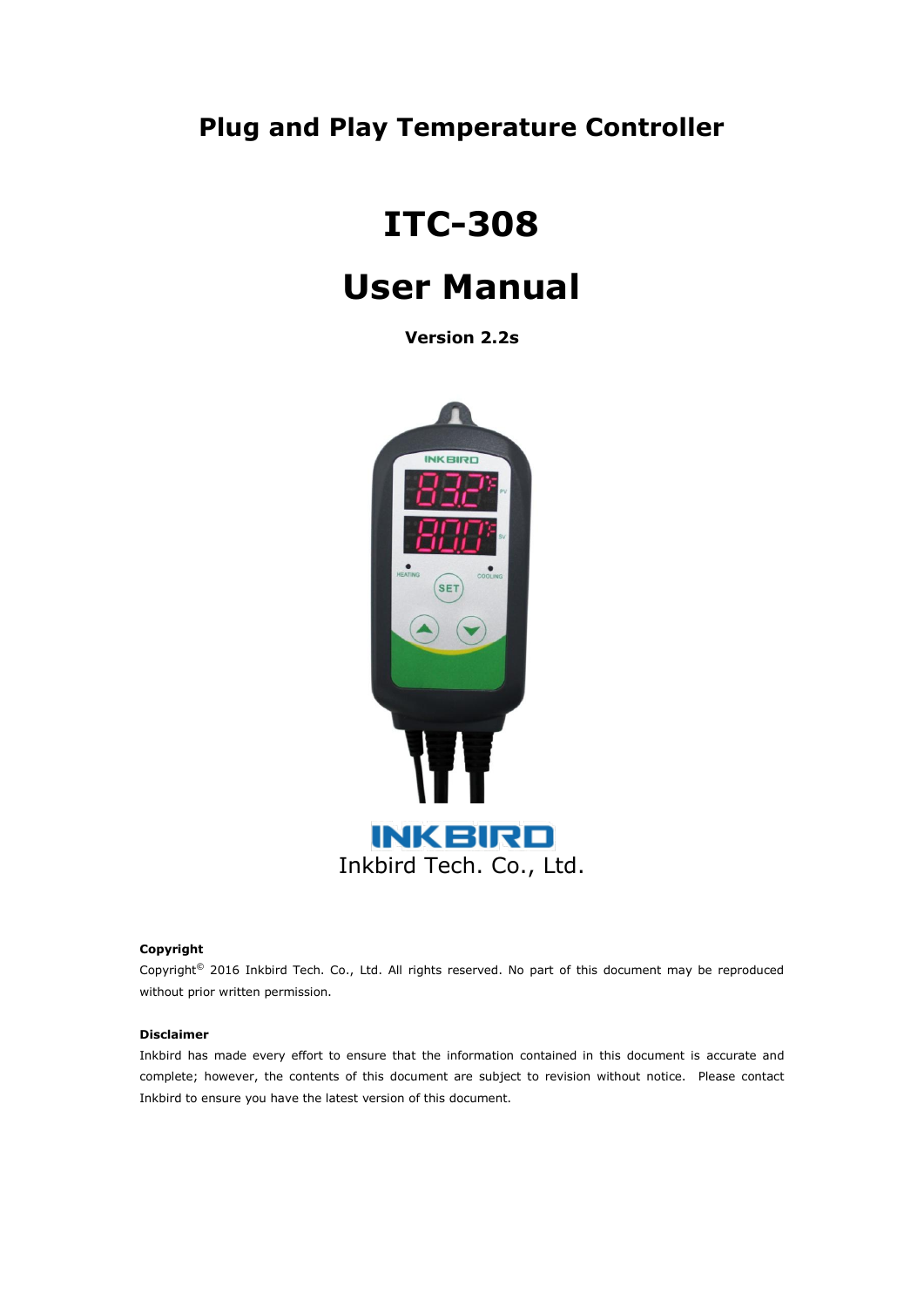

## **Contents**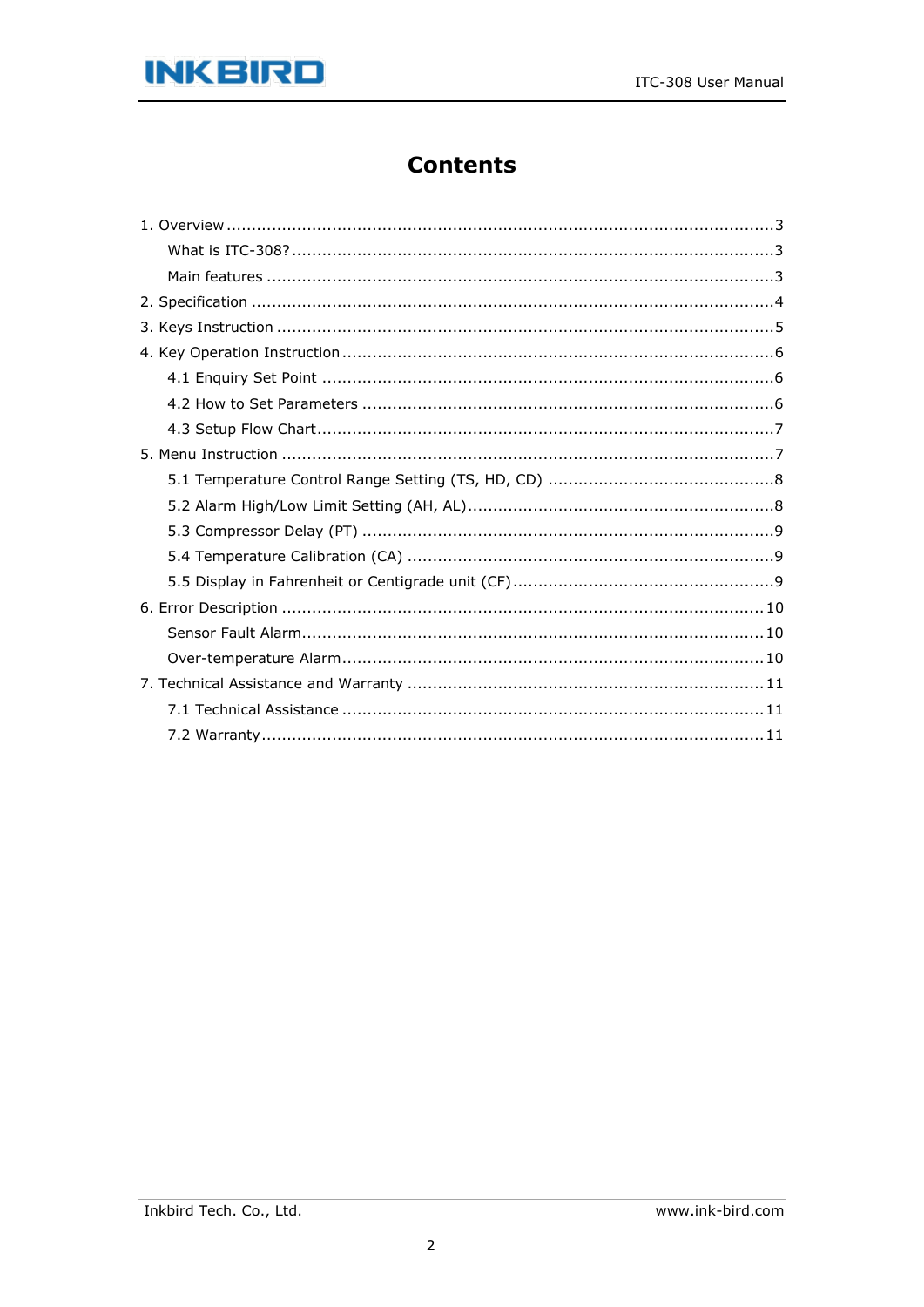## <span id="page-2-0"></span>**1. Overview**

### <span id="page-2-1"></span>**What is ITC-308?**

ITC-308 is an easy-to-use, safe and reliable dual relay output temperature controller. It can be used as over-temperature protection and automatic temperature control system for various electric appliances such as equipment for home-brew, aquarium, pet breeding, incubation, BBQ, seedling heat mats, oven temperature control, terrestrial heat control, constant temperature cycle of heating pump, culture fermentation, accelerating germination, electric radiator, electric oven, etc.

This product has plug-n-play design with dual relay, be able to connect with refrigeration and heating equipment easily to realize ideal temperature control. It's equipped with dual LED display, and offers display options of Centigrade and Fahrenheit, enabling more humanized temperature control. With large output power 1200W(110V) / 2200W(220V), it's suitable for most applications.

ITC-308 is designed with compressor delay protection for refrigeration, high and low temperature alarm, and sensor fault alarm, which makes the temperature controller more safe and reliable. Functions such as temperature calibration, separately set differential for refrigeration and heating, enable more accurate temperature control.

#### <span id="page-2-2"></span>**Main features**

- Plug and play design, easy to use;
- Dual relay output, be able to connect with refrigeration and heating equipment at the same time;
- Support reading with Centigrade or Fahrenheit unit;
- Maximum output load: 1200W(110V) / 2200W(220V);
- Dual display window, be able to display measured temperature and set temperature at the same time;
- Temperature calibration;
- Compressor delay protection for refrigeration control;
- High and low temperature alarms are available;
- Over-temperature and sensor fault alarm;
- Heating/cooling differential function could be set separately for refrigeration and heating to protect temperature controller from violent change.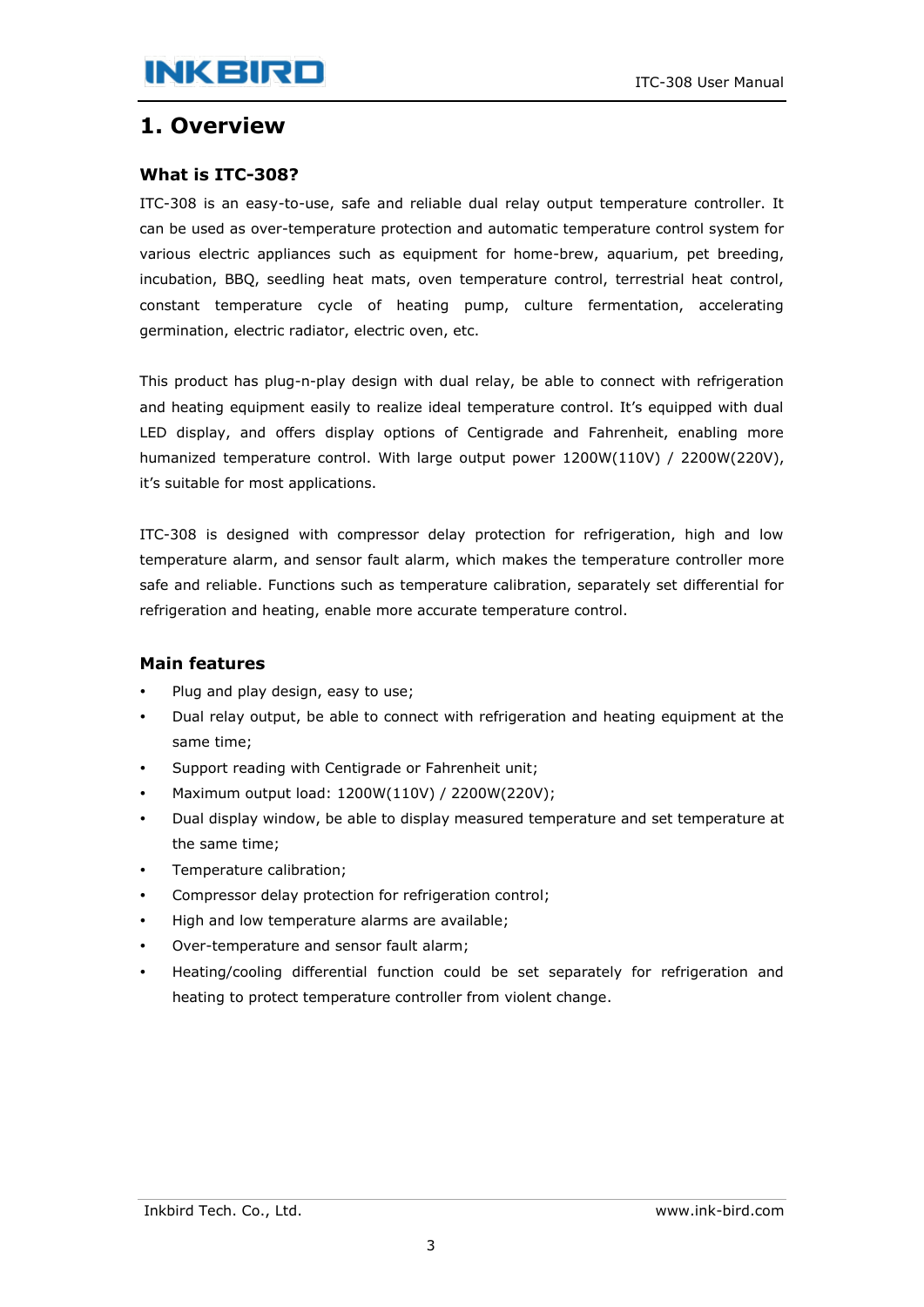# <span id="page-3-0"></span>**2. Specification**

| Temperature Control Range     | $-50\sim99$ °C / $-58\sim210$ ° F                   |  |  |
|-------------------------------|-----------------------------------------------------|--|--|
| Temperature Resolution        | 0.1 °C / 0.1 °F                                     |  |  |
| Temperature Accuracy          | $\pm 1$ °C (-50 ~ 70°C) / $\pm 1$ °F (-50 ~ 160°F)  |  |  |
| Temperature Control Mode      | On/Off Control, Heating and Cooling                 |  |  |
| <b>Input Power</b>            | 100 ~240VAC, 50Hz/60Hz                              |  |  |
| Temperature Control Output    | Max. 10A, 100V ~240V AC                             |  |  |
| <b>Buzzer Alarm</b>           | High and Low Temperature Alarm                      |  |  |
| Sensor Type                   | NTC sensor (Including)                              |  |  |
| Sensor Length                 | 2m / 6.56ft                                         |  |  |
| <b>Relay Contact Capacity</b> | Cooling (10A, 100-240VAC)                           |  |  |
|                               | Heating (10A, 100-240VAC)                           |  |  |
| Input Power Cable Length      | 1.5m(5ft)                                           |  |  |
| Output Power Cable Length     | 30cm (1ft)                                          |  |  |
|                               | Main Body: 140x68x33mm (5.5x2.7x1.3 inch)           |  |  |
| Dimension                     | Socket (US Version): 85x42x24mm (3.3x1.7x1.0 inch)  |  |  |
|                               | Socket (EU Version): 135x54x40mm (5.3x2.1x1.6 inch) |  |  |
|                               | Socket (UK Version): 140x51x27mm (5.5x2.0x1.0 inch) |  |  |
| <b>Ambient Temperature</b>    | $-30 \sim 75$ ° C / $-22 \sim 167$ ° F              |  |  |
| Storage                       | Temperature -20~ 60 ° C / -4~ 140 ° F               |  |  |
|                               | Humidity 20~85% (No Condensate)                     |  |  |
| Warranty                      | 1 Year                                              |  |  |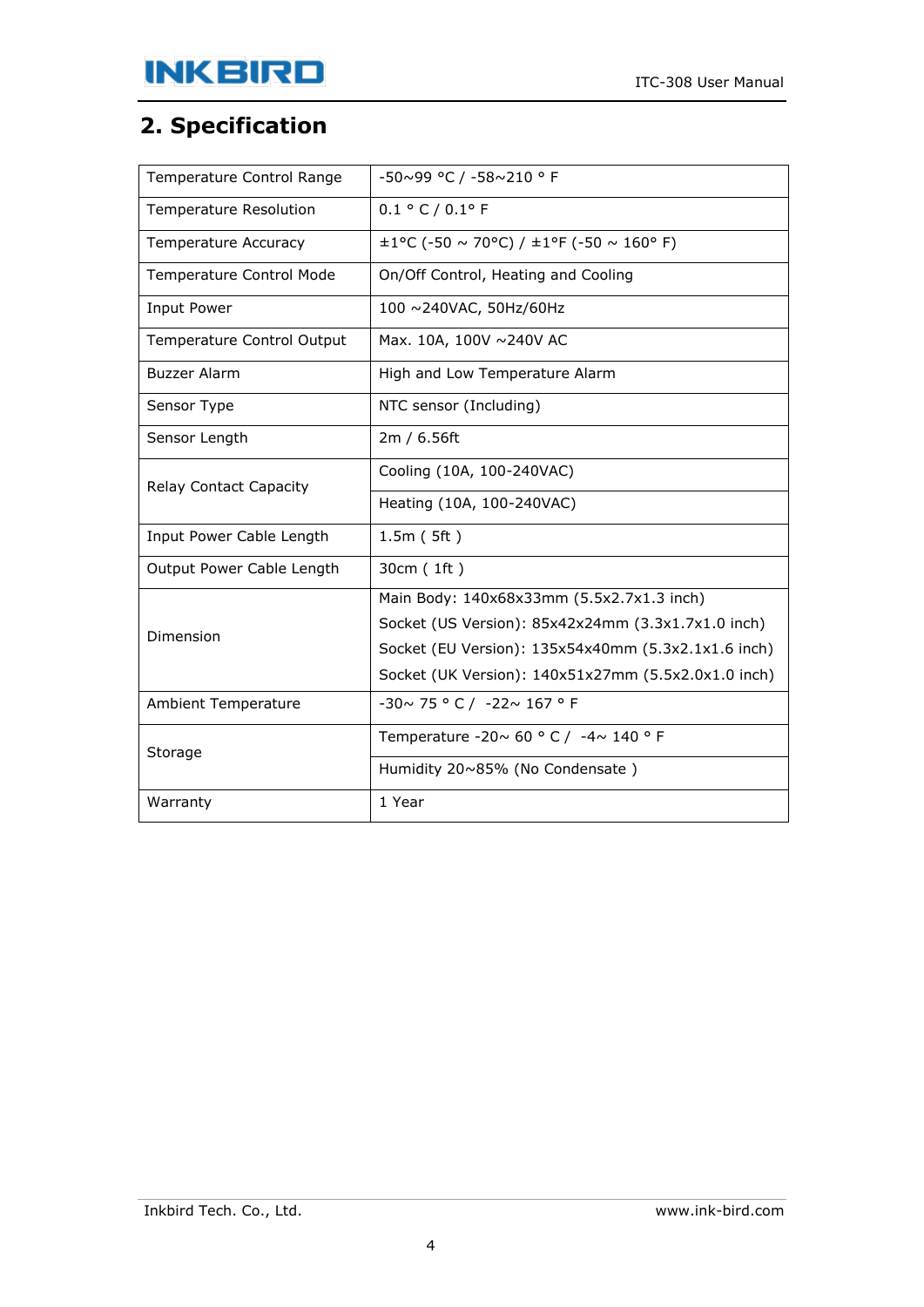# **INKBIRD**

# <span id="page-4-0"></span>**3. Keys Instruction**



① **PV: Process Value.** under running mode, display current temperature; under setting mode, display menu code.

② **SV: Setting Value.** under running mode, display setting temperature; under setting mode, display setting value.

③ **Cooling indicator Lamp:** when the light is on, start refrigeration; when the light is flickering, the compressor is under delay protection.

④ **Heating Indicator Lamp:** when the light is on, start heating.

⑤ **SET key:** press SET key for 3 seconds to enter menu for function setting. During the setting process, press SET key for 3 seconds to quit and save setting changes.

⑥ **DECRESE key:** under running mode, press DECRESE key to inquiry CD value; under setting mode, press DECRESE key to decrease value.

⑦ **INCREASE key:** under running mode, press INCREASE key to inquiry HD value; under setting mode, press INCREASE key to increase value.

⑧ **Heating Device Socket:** this socket is for heating output.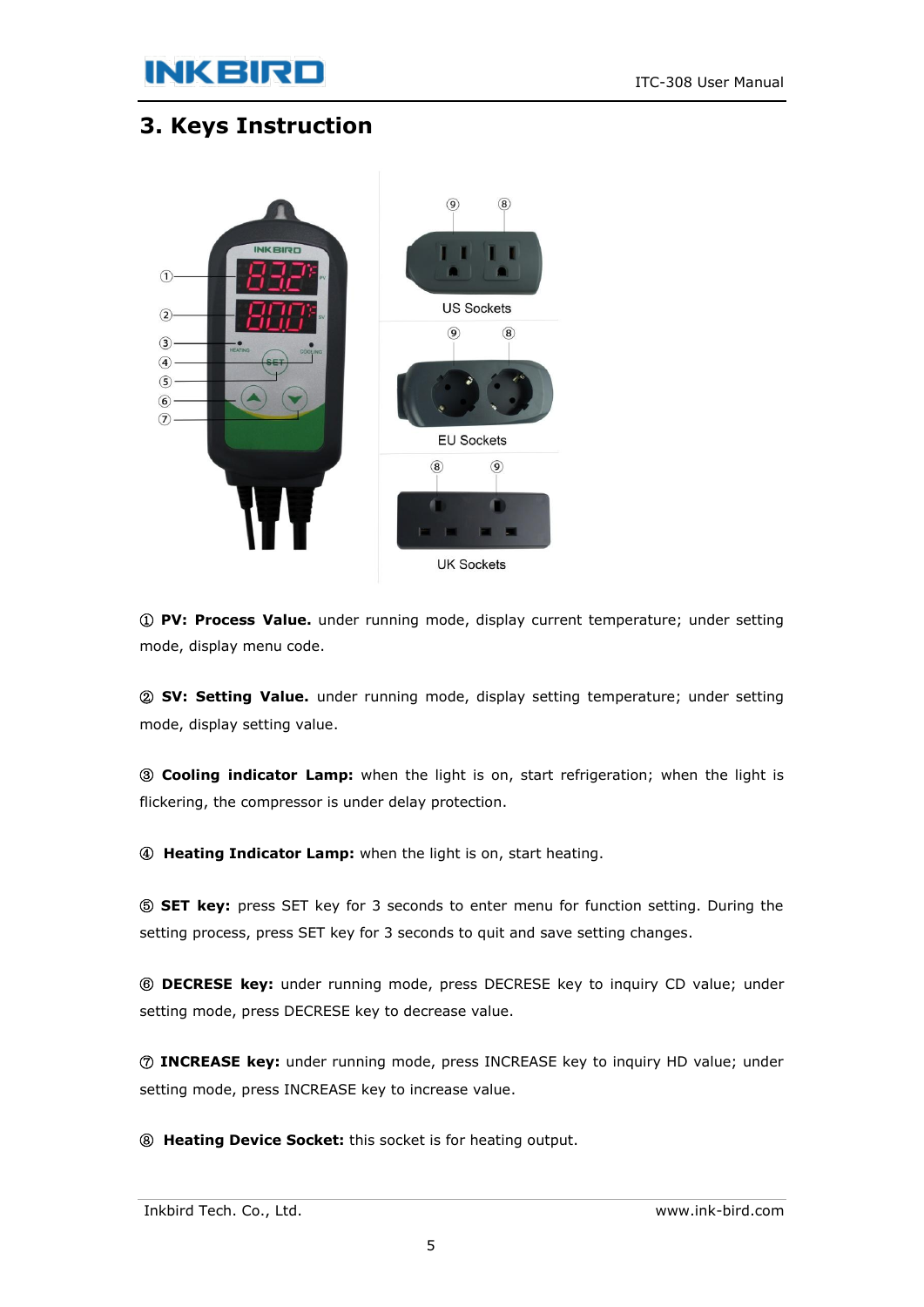# **INKBIRD**

⑨ **Cooling Device Socket**: the socket is for refrigeration output.

## <span id="page-5-0"></span>**4. Key Operation Instruction**

#### <span id="page-5-1"></span>**4.1 Enquiry Set Point**

When the controller is working normally, short press " $\bigwedge''$  key for one time, then the heating differential (HD) will be displayed; short press " $\blacktriangledown$ " for one time, then the cooling differential (CD) will be displayed. The screen will return to normal display mode after 2 seconds.

#### <span id="page-5-2"></span>**4.2 How to Set Parameters**

When the controller is working normally, press "SET" key for over 3 seconds to enter parameters set up mode. "SET" indicator lamp will on. PV window displays the first menu code "TS", while SV window displays according setting value. Press "SET" key to go to next menu and display according menu code, press " $\bigwedge$ " key or " $\bigvee$ "key to set current parameter value. After setting done, press "SET" key for 3 seconds at any time to save the parameters change and return to normal temperature display mode. During setting, if there is no operation for 10 seconds, the system will quit setting mode and return to normal temperature display mode without saving the parameters change.

Inkbird Tech. Co., Ltd. www.ink-bird.com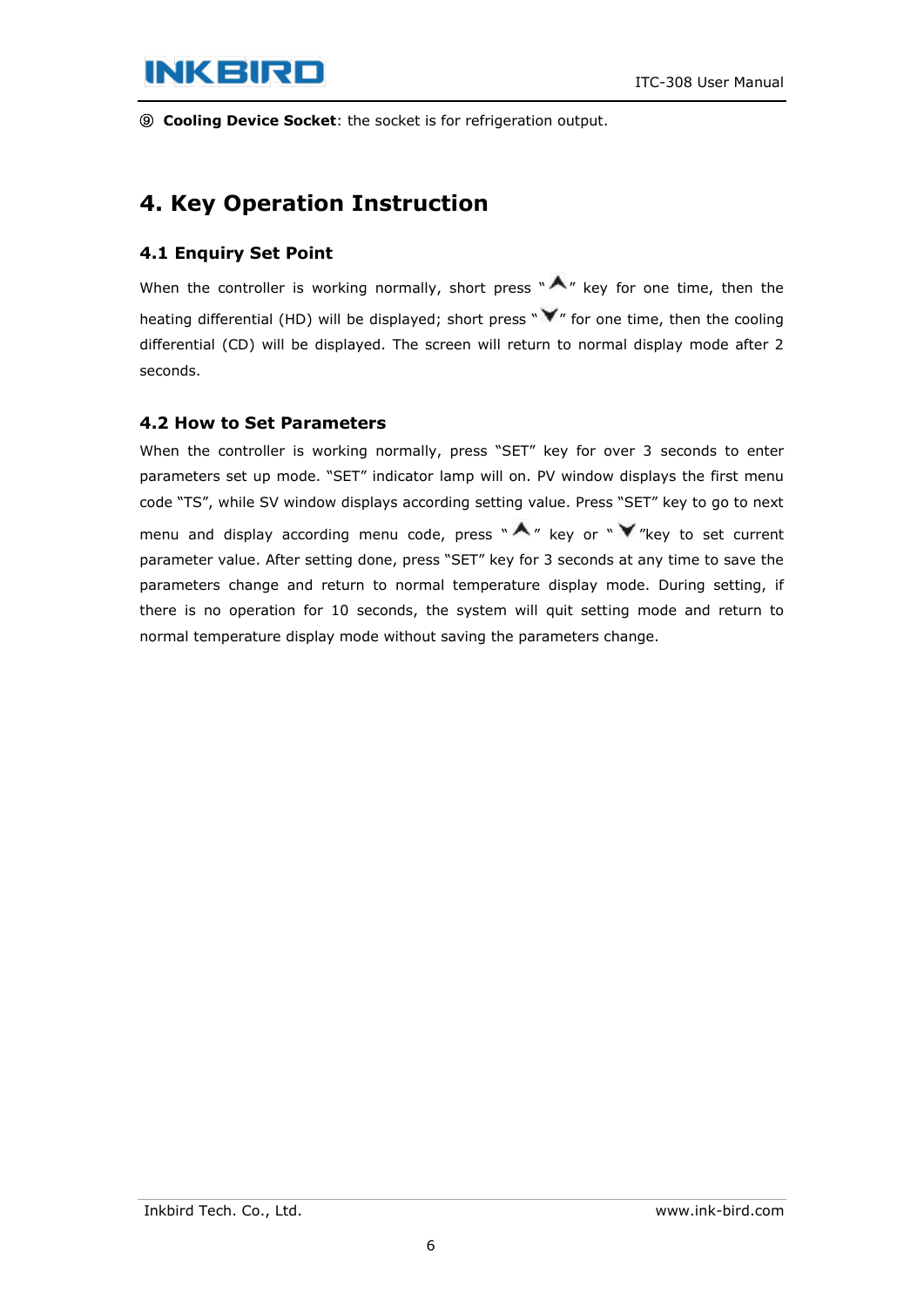

#### <span id="page-6-0"></span>**4.3 Setup Flow Chart**



## <span id="page-6-1"></span>**5. Menu Instruction**

**When the temperature is displayed in Centigrade**

| Menu code | <b>Function</b>                        | <b>Setting range</b>                              | <b>Default setting</b> | <b>Remarks</b> |
|-----------|----------------------------------------|---------------------------------------------------|------------------------|----------------|
| <b>TS</b> | Temperature Set Value                  | $-50\neg 99.9^\circ$ C                            | $25^\circ$ C           |                |
| HD        | Heating Differential Value             | $0.3 \sim 15^{\circ}$ C                           | $2.0^{\circ}$ C        | 5.1            |
| CD.       | Cooling Differential Value             | $0.3 \sim 15^{\circ}$ C                           | $2.0^{\circ}$ C        |                |
| AH.       | Alarm High Limit                       | $-50 - 99.9$ °C                                   | $90^{\circ}$ C         | 5.2            |
| AL        | Alarm Low Limit                        | $-50 - 99.9$ °C                                   | -40℃                   |                |
| PT.       | Compressor Delay                       | $0 \sim 10$ minutes                               | 3 minutes              | 5.3            |
| <b>CA</b> | Temperature Calibration                | $-15^{\circ}\mathrm{C} \sim 15^{\circ}\mathrm{C}$ | $0^{\circ}$ C          | 5.4            |
| <b>CF</b> | Display in Fahrenheit or<br>Centigrade |                                                   | C                      | 5.5            |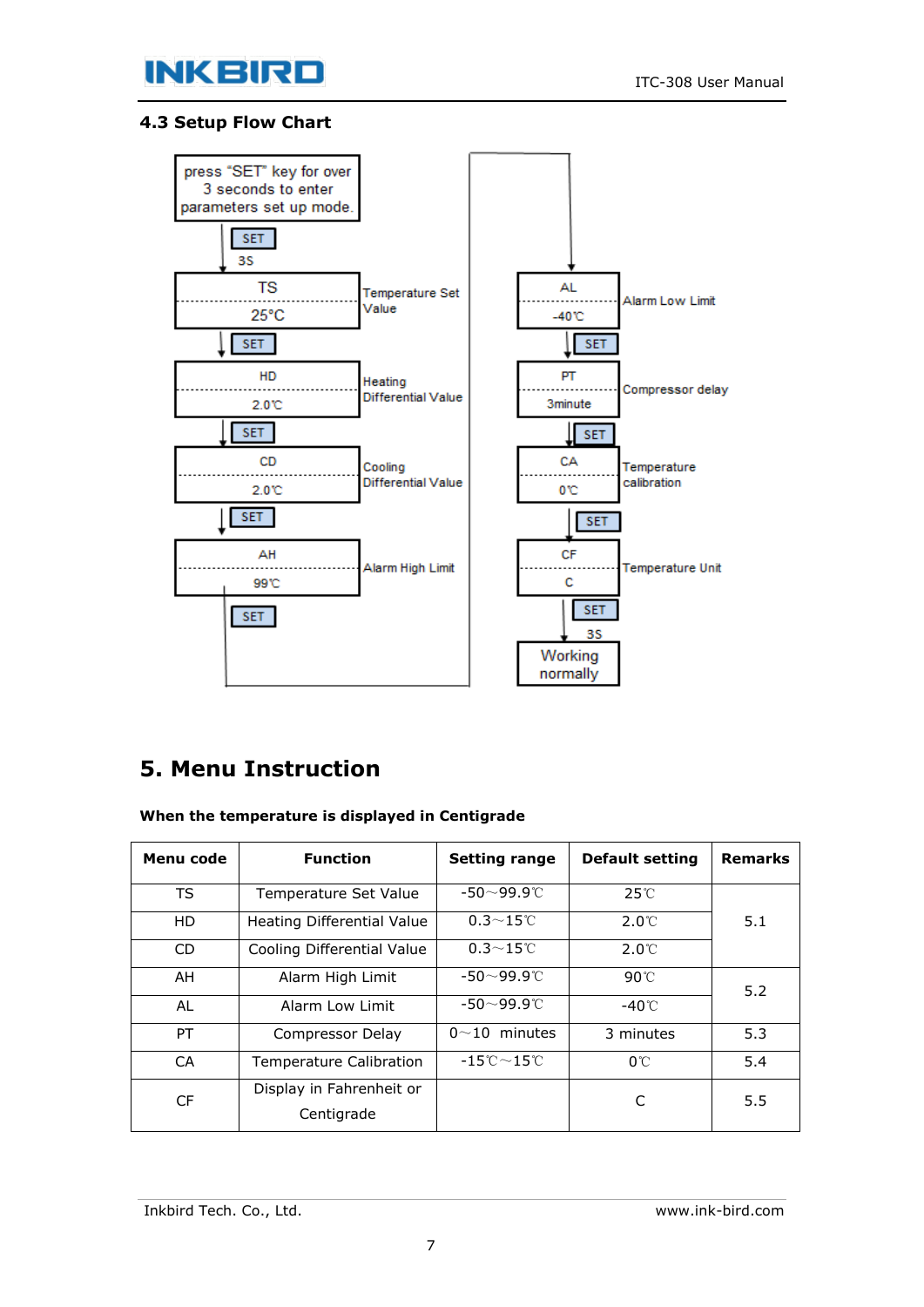| Menu code | <b>Function</b>                        | <b>Setting range</b>                            | <b>Default setting</b> | <b>Remarks</b> |
|-----------|----------------------------------------|-------------------------------------------------|------------------------|----------------|
| <b>TS</b> | Temperature Set Value                  | $-50 - 210$ °F                                  | $77^{\circ}$ F         |                |
| <b>HD</b> | Heating Differential Value             | $1\sim$ 30°F                                    | 3 <sup>°</sup> F       | 5.1            |
| <b>CD</b> | Cooling Differential Value             | $1\sim$ 30°F                                    | 3 <sup>°</sup> F       |                |
| AH        | Alarm High Limit                       | $-50 - 210$ F                                   | $200^{\circ}$ F        | 5.2            |
| AL        | Alarm Low Limit                        | $-50 - 210$ F                                   | $-40^{\circ}$ F        |                |
| PT        | Compressor Delay                       | $0 \sim 10$ minutes                             | 3 minutes              | 5.3            |
| СA        | <b>Temperature Calibration</b>         | $-15^{\circ}\text{C}\!\sim\!15^{\circ}\text{F}$ | $0^{\circ}$ F          | 5.4            |
| CF        | Display in Fahrenheit or<br>Centigrade |                                                 | F                      | 5.5            |

#### **When the temperature is displayed in Fahrenheit**

### <span id="page-7-0"></span>**5.1 Temperature Control Range Setting (TS, HD, CD)**

When the controller is working normally, the LED displays current measured temperature, and automatically identify and switch refrigeration and heating working modes.

When the measured temperature PV  $\geq$  TS(temperature set value) + CD (cooling differential value), system enters refrigeration status, the cool indicator lamp will on, and refrigeration relay starts to work; when the cool indicator lamp is flickering, it means the refrigeration equipment is under compressor delay protection status. When the measured temperature PV≤TS (temperature set value), the cool indicator lamp will off, and the refrigeration relay stops working.

When the measured temperature PV≤TS (temperature set value)-HD (heating differential value), system enter heating status, the heat indicator lamp will on, and heating relay starts to work; when the measured temperature PV≥ TS(temperature setting), the heat indicator lamp will of, and heating relay stops working.

For example, set TS=25°C, CD=2°C, and HD=3°C, then when measured temperature is higher or equal to 27°C (TS+CD), system enters refrigeration status; when temperature decline to 25°C(TS), stop refrigeration; when measured temperature is lower or equal to 22 $°C$  (TS-HD), system enters heating status; when the temperature raised to 25 $°C(TS)$ , stop heating.

In case the time interval between two refrigeration is less than PT, please refer to 5.3.

### <span id="page-7-1"></span>**5.2 Alarm High/Low Limit Setting (AH, AL)**

When measured temperature is higher or equal to AH, high temperature alarm will be triggered, buzzer will alarm with tone "bi-bi-Biii" until the temperature is lower than AH or any key is pressed.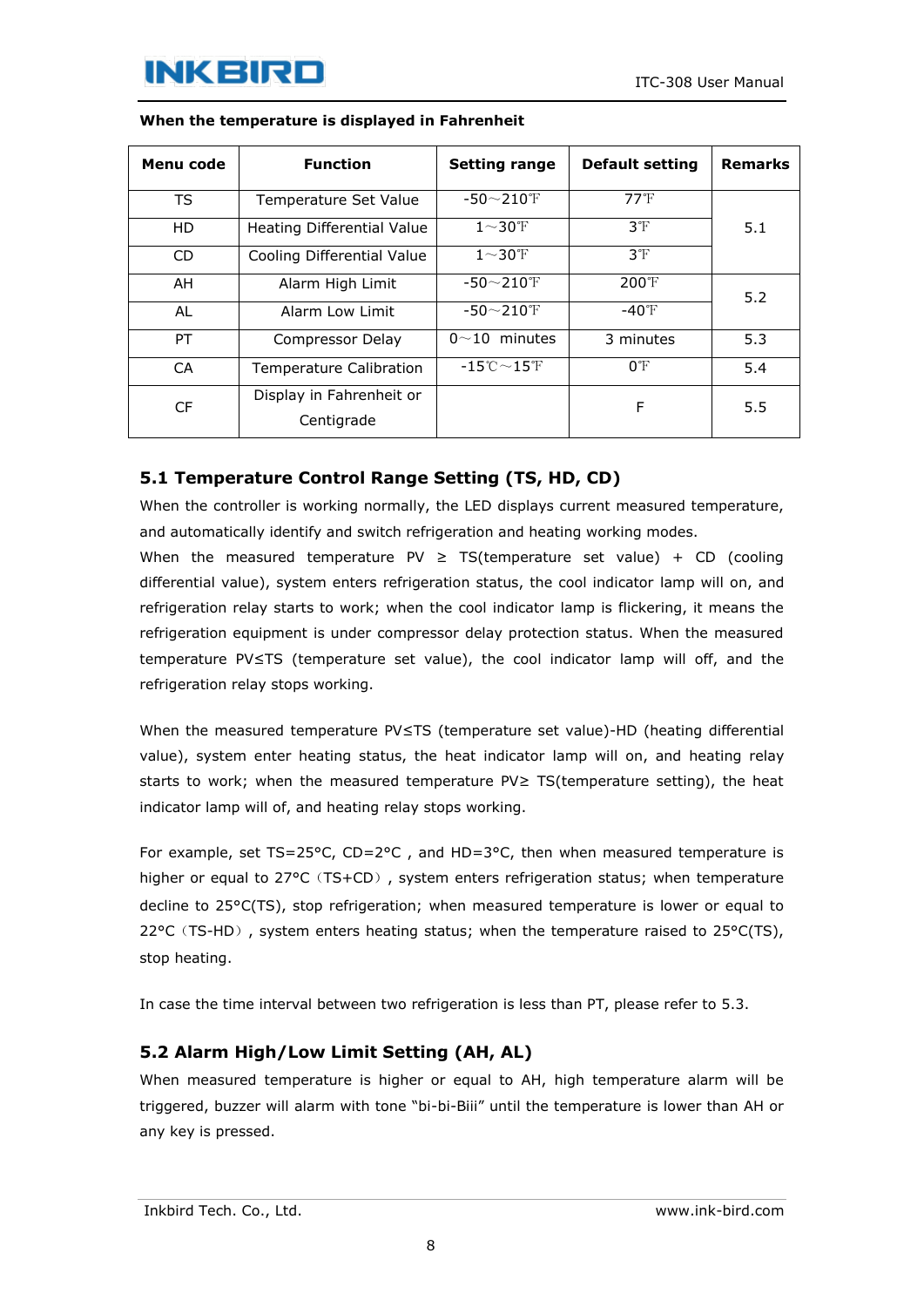# **INKBIRD**

When measured temperature is lower or equal to AL, low temperature alarm will be triggered, buzzer will alarm with tone "bi-bi-Biii" until the temperature >AL or any key is pressed.

### <span id="page-8-0"></span>**5.3 Compressor Delay (PT)**

Under refrigeration mode, after power on, if the measured temperature is higher than the value of setting temperature(TS) plus cooling differential(CD), the equipment won't start refrigeration immediately, but waiting for a delay time.

When the time interval between two refrigeration operation is larger than preset delay, the equipment will start refrigeration immediately; when the time interval between two refrigeration is less than preset delay, the equipment won't start refrigeration until preset delay is satisfied.

Delay time will be calculated right after the moment refrigeration stops.

### <span id="page-8-1"></span>**5.4 Temperature Calibration (CA)**

When there is deviation between measured temperature and actual temperature, use temperature calibration function to align the measured temperature and actual temperature. The corrected temperature is equal to temperature before calibration plus corrected value(corrected value could be positive value, 0 or negative value).

### <span id="page-8-2"></span>**5.5 Display in Fahrenheit or Centigrade unit (CF)**

Users can select display with Fahrenheit or Centigrade temperature value according to their own habit. Default setting is display with Centigrade temperature value. For displaying with Fahrenheit temperature value, set CF value as F.

Attentions: when CF value changed, all the setting value will be recovered to factory settings.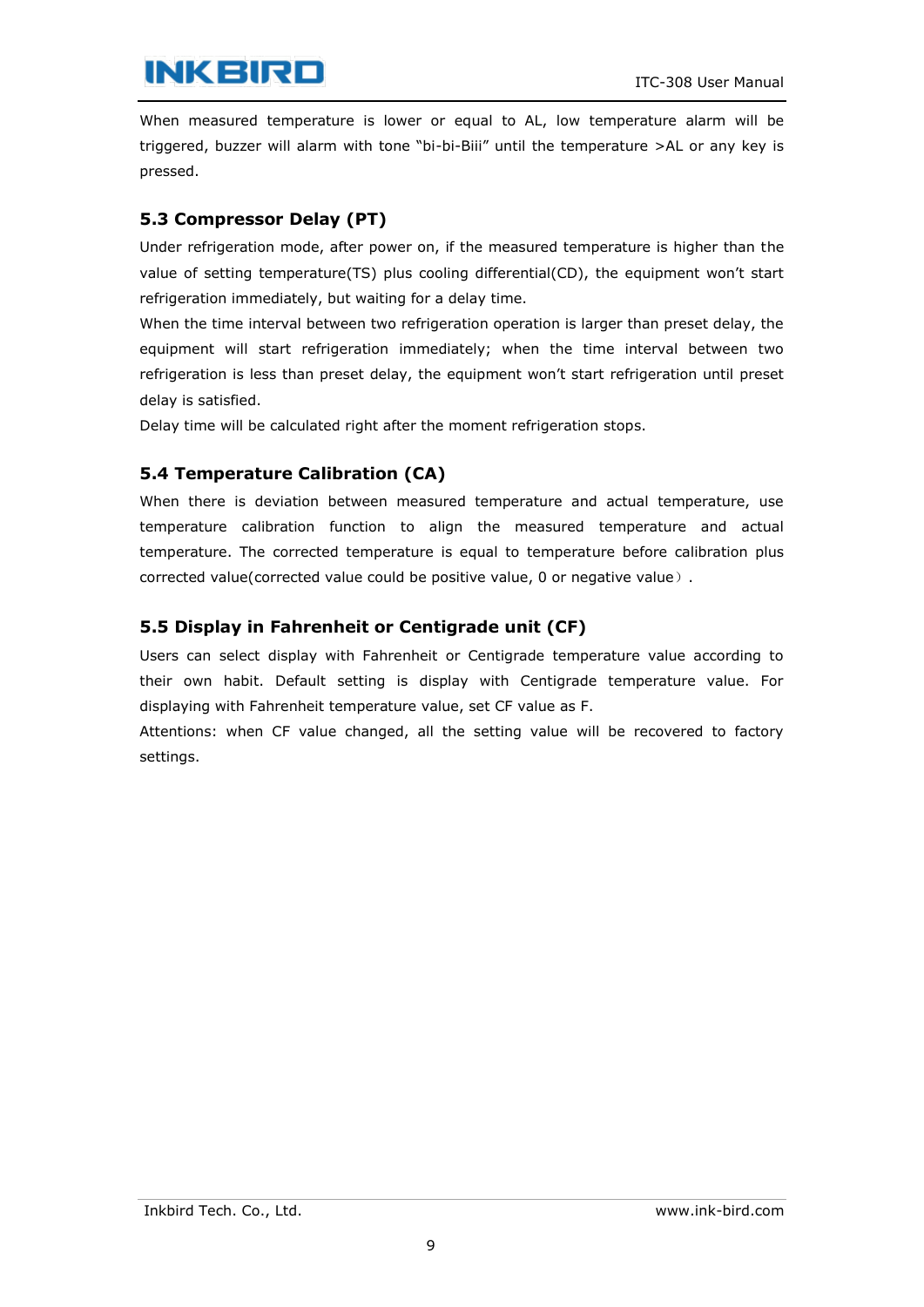## <span id="page-9-0"></span>**6. Error Description**

<span id="page-9-1"></span>**Sensor Fault Alarm:** when temperature sensor is in short circuit or open loop, the controller will initiate sensor fault mode, and cancel all the actions. The buzzer will alarm, LED displays ER. Buzzer alarm could be dismissed by pressing any key. After faults solved, the system will return to normal working mode.

<span id="page-9-2"></span>**Over-temperature Alarm:** when measured temperature exceeds the measuring range (less than -50°C /-58° F or higher than 99 °C/210 ° F), the controller will initiate over-temperature alarm mode, and cancel all the actions. The buzzer will alarm, LED displays HL. Buzzer alarm could be dismissed by pressing any key. When temperature returns to measuring range, the system will return to normal working status.

Inkbird Tech. Co., Ltd. www.ink-bird.com